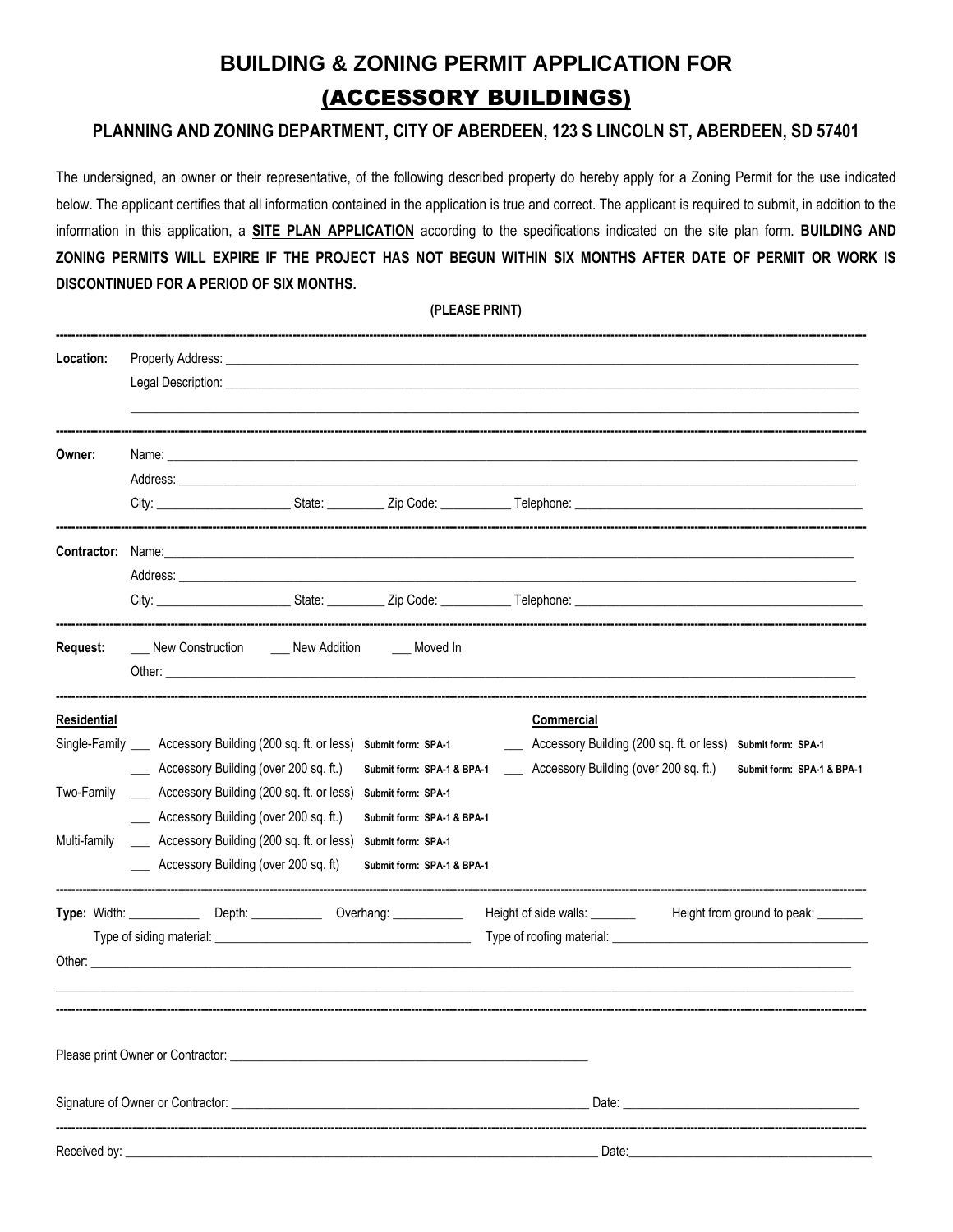### **TO BE USED FOR SITE PLAN**

**AS REQUIRED PER FORM: SPA-1 / EXAMPLE**

The undersigned certifies that all information contained in the **SITE PLAN APPLICATION** is true and correct and that **all property pins have been found and exposed** by the undersigned in order to show dimensions and made visible for inspection.

Signature of Owner or Contractor: \_\_\_\_\_\_\_\_\_\_\_\_\_\_\_\_\_\_\_\_\_\_\_\_\_\_\_\_\_\_\_\_\_\_\_\_\_\_\_\_\_\_\_\_\_\_\_\_\_\_\_\_\_\_\_\_ Date: \_\_\_\_\_\_\_\_\_\_\_\_\_\_\_\_\_\_\_\_\_\_\_\_\_\_\_\_\_\_\_\_\_\_\_\_\_\_

Please print Owner or Contractor: \_\_\_\_\_\_\_\_\_\_\_\_\_\_\_\_\_\_\_\_\_\_\_\_\_\_\_\_\_\_\_\_\_\_\_\_\_\_\_\_\_\_\_\_\_\_\_\_\_\_\_\_\_\_\_\_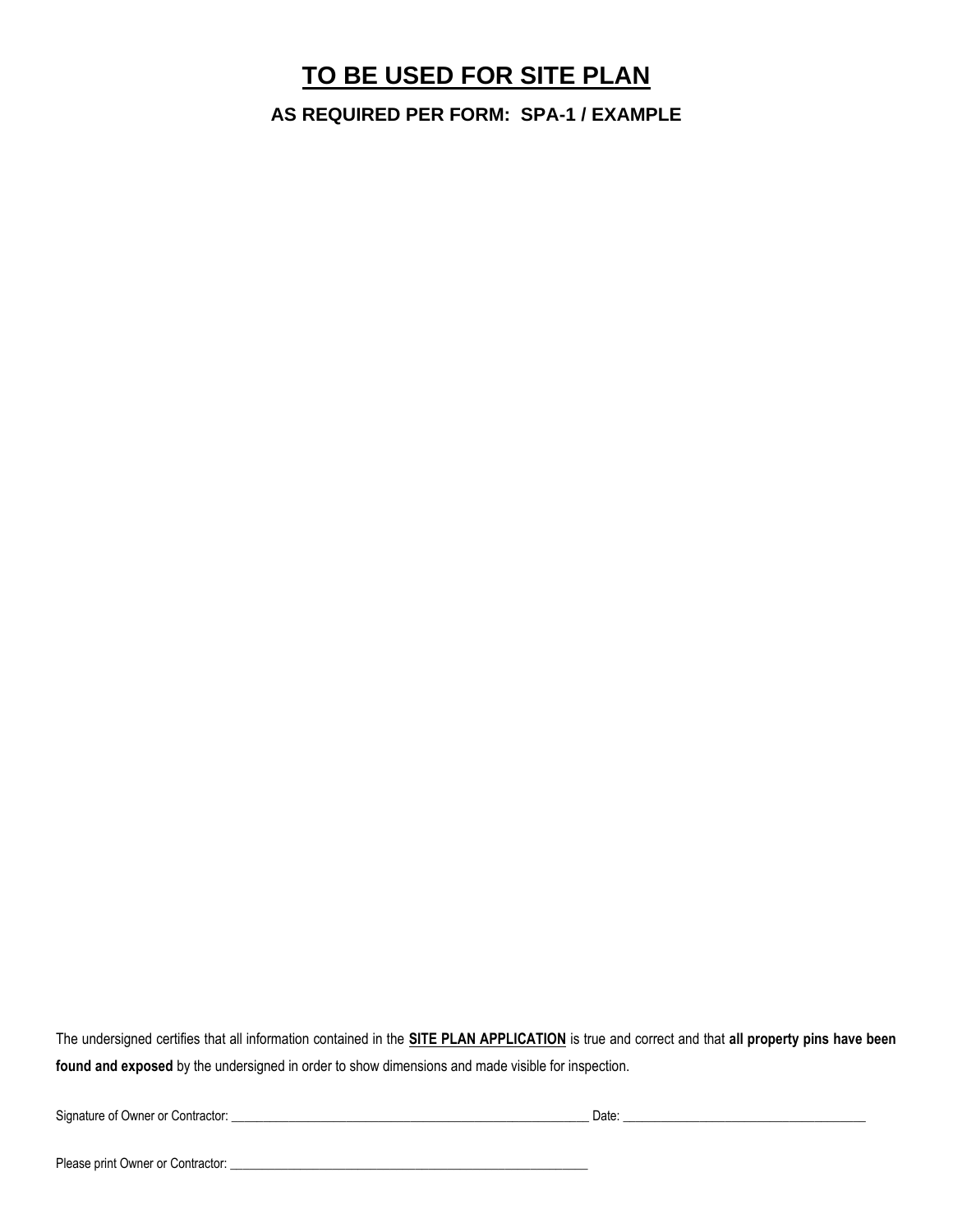### **FORM: BPA-1**

### **BUILDING APPLICATION REQUIREMENTS FOR ACCESSORY BUILDING**

**REFER TO FORM: BPA-1 / EXAMPLE AS AN EXAMPLE**

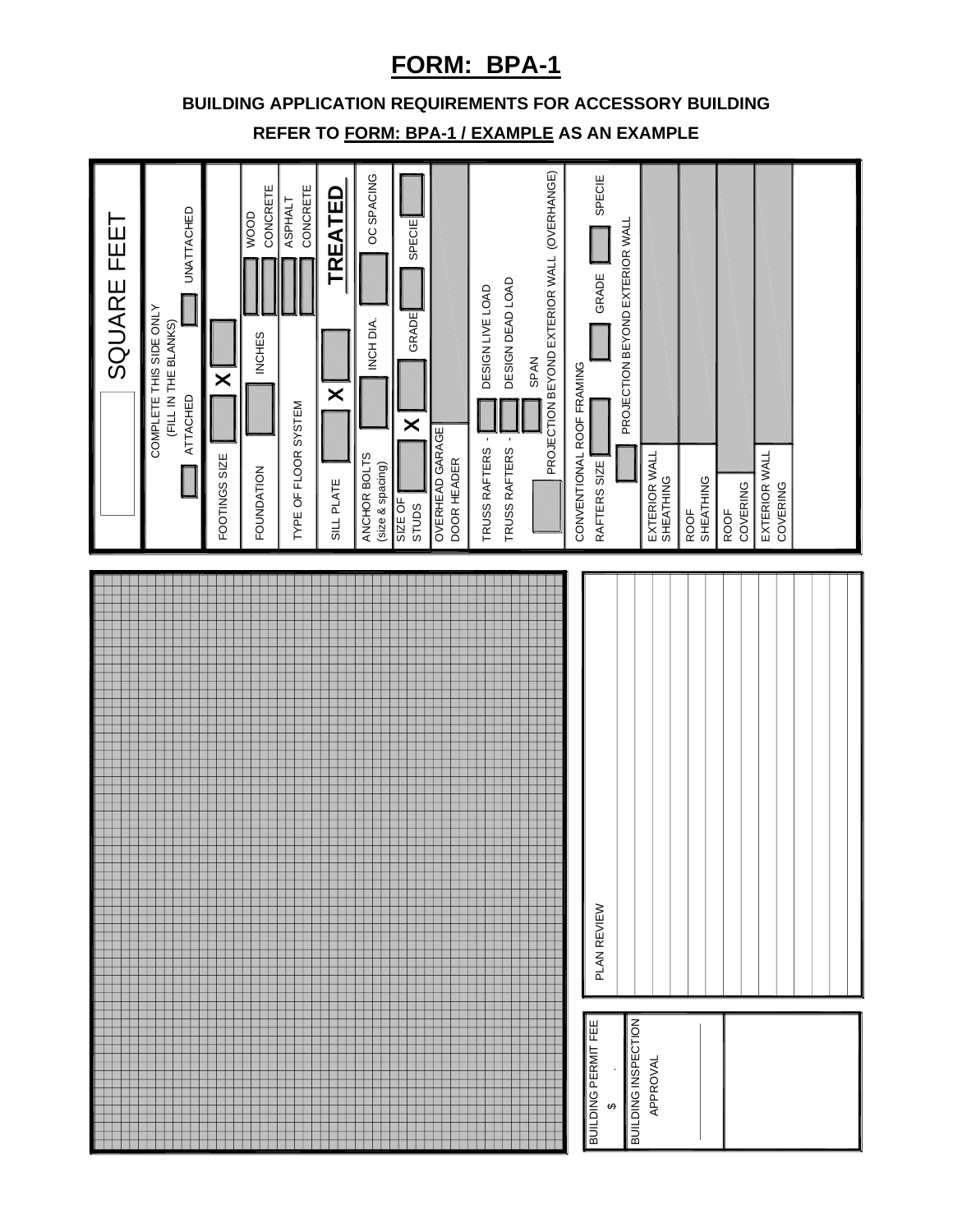#### **SITE PLAN APPLICATION REQUIREMENTS FOR** ACCESSORY BUILDINGS

#### **THE FOLLOWING INFORMATION IS REQUIRED TO BE SHOWN ON YOUR SITE PLAN APPLICATION FOR AN ACCESSORY BUILDING**

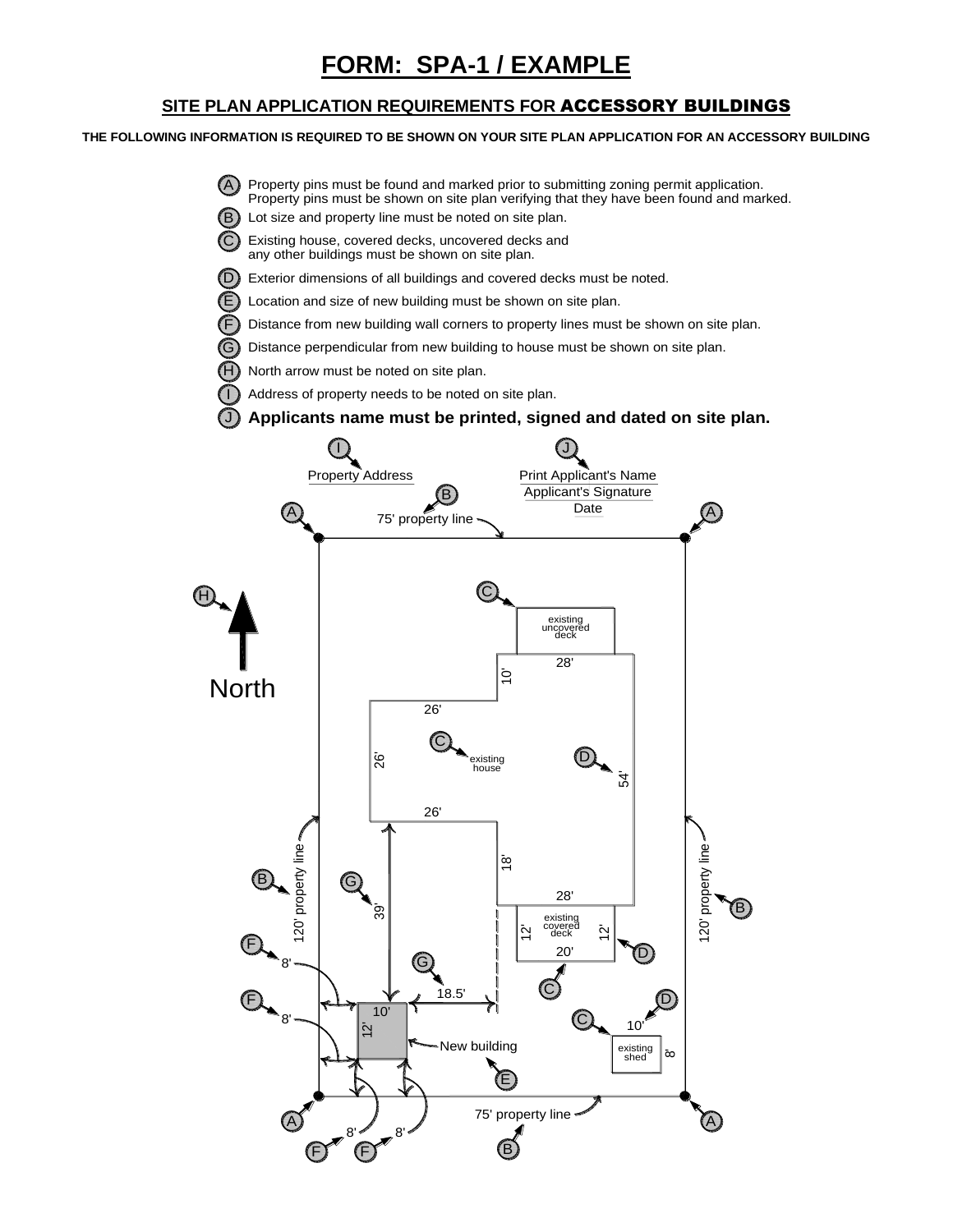# **FORM: BPA-1 / EXAMPLE**

### **EXAMPLE OF BUILDING APPLICATION REQUIREMENTS FOR ACCESSORY BUILDING**